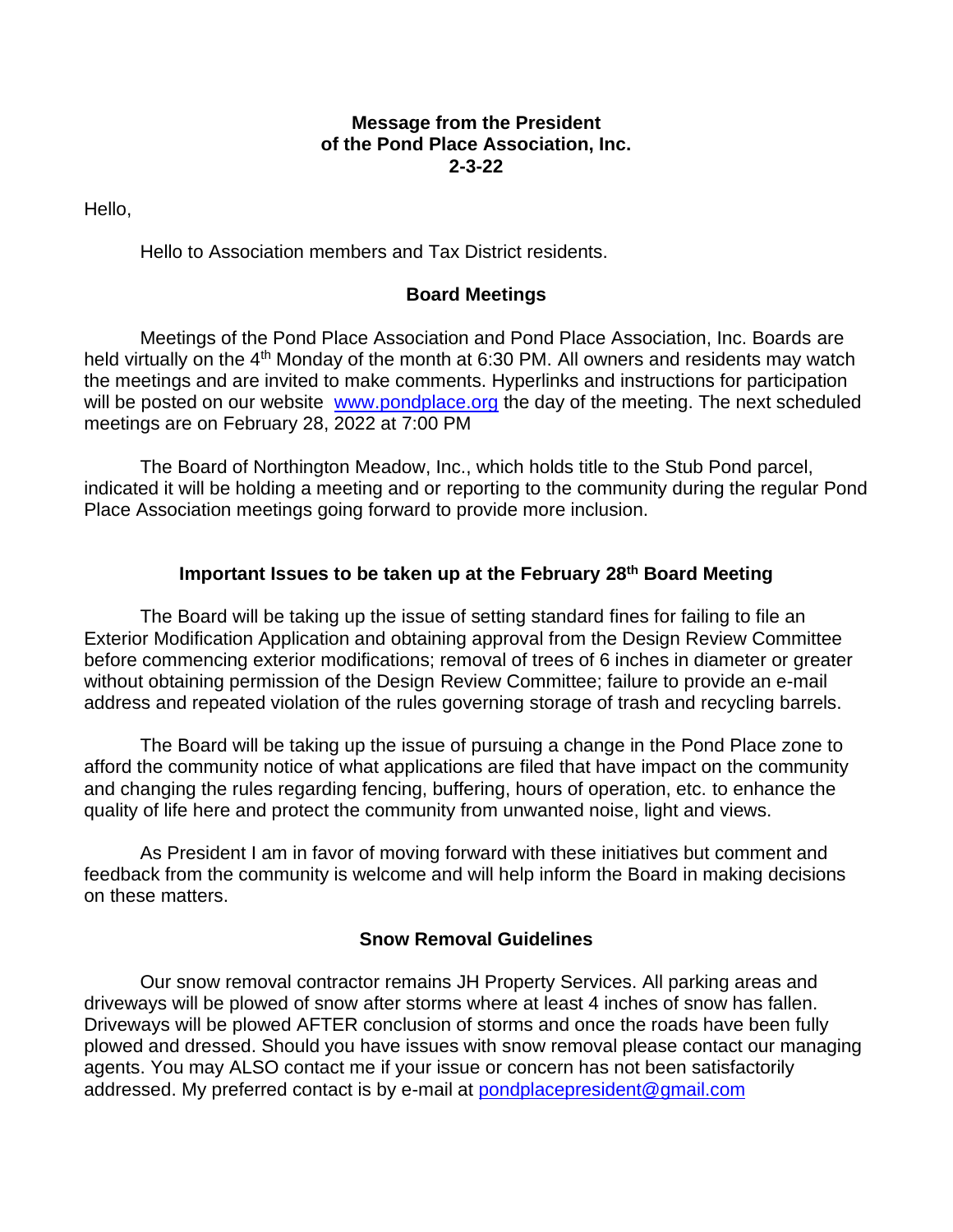#### **2021 Land Lease Imputed Interest Statements**

Due to the transition in management from CM to W&K there will be a delay in furnishing those who had open land leases in 2021 with a statement in the nature of a 1099 showing the amount of imputed interest attributable to their 2021 payments. We hope to have them out later in February.

#### **New Land Maintenance Rule**

Complaints have been received from time to time about Exclusive Use Areas that are not kept up. I suspect we are all familiar with the occasional EUA where grass is not mowed, or leaves are left around to blow on their neighbor's EUA's after spring or fall clean up period has passed, or no effort appears to have been made to keep shrubs pruned or dead plantings removed or stuff is left all over the place, etc. Homeowners are reminded that the Pond Place Declaration provides in Article VI Section 1 C of the Declaration: **"Dwellings and the Land shall be kept in a neat attractive manner and kept in good repair."** Land refers to Exclusive Use Areas including those which encroach on buffer areas. The Board with one abstention codified this passage as a rule on October 25, 2021 and it will be added to the Rules and Regulations of Pond Place as a reminder that there is an expectation EUAs will be kept in a neat and attractive manner.

#### **Service Line Maintenance Responsibility**

The Board recently requested guidance from the Association's attorney on maintenance and repair responsibility for water, sewer and gas pipes outside of a dwelling unit or other structure. His written opinion of counsel is posted elsewhere on the Pond Place website. I will summarize it as follows: Homeowners are responsible for the maintenance and repair of water and sewer pipes that exclusively serve their dwelling unit. The Pond Place Association, Inc. and Tax District are responsible for those which serve multiple dwellings. CNG currently retains full responsibility for gas pipes that extend from the foundation of dwellings outward. Homeowners are urged to obtain an indorsement to their HO6 homeowner's insurance policy for "service line coverage". Most insurance companies offer this endorsement for a small additional annual premium. Outside pipe breaks or ruptures can be very expensive to repair. Do yourself a favor and acquire such a rider or endorsement. The Board will be attempting to obtain coverage for all exterior service line pipes in Pond Place but has failed to identify a carrier that will write such coverage to date. Should we obtain such coverage at a reasonable price we will include it in the FY 2022-23 budget for community approval.

#### **FY 2019-2020 Audit Now Available**

Our auditor, Christopher King, CPA, CGMA of the accounting firm, King & King, presented the 2019-2020 Association and Tax District audits during the Board's September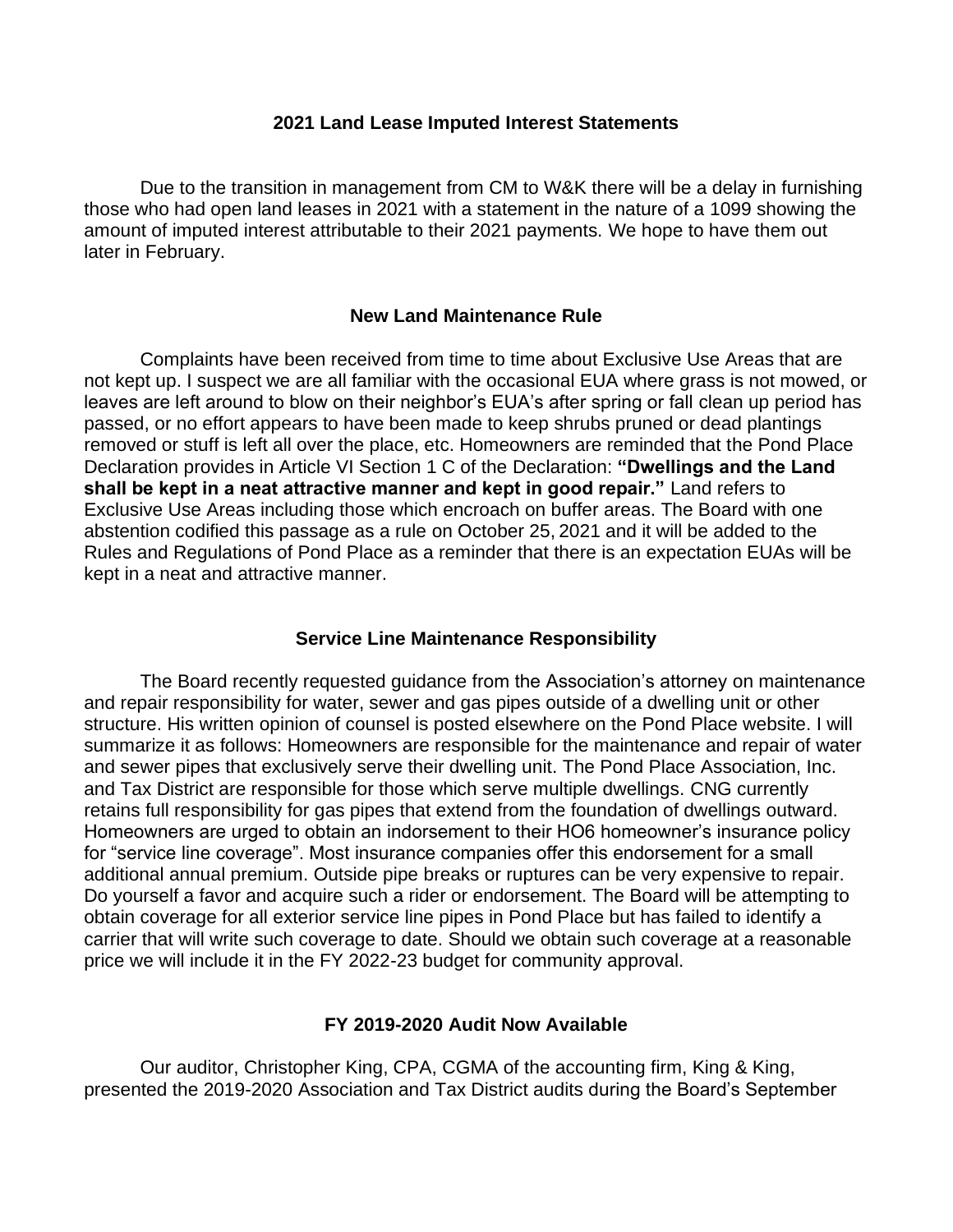27<sup>th</sup> virtual meeting and answered questions. The audit, along with earlier audits, is available for inspection on PondPlace.org

## **Please furnish your E-Mail Addresses**

In order to cut the cost of, document and speed up communication, Pond Place residents and association members who have not already done so should provide their e-mail address to White & Katzman Property Management**. 58 units do not have e-mail addresses on file as of 1/24/22. Let's improve this statistic, please. The Board will be considering the imposition of a fine on those who fail to do so.**

# **Prohibition on Feeding of Roaming & Feral Animals**

The Board enacted a new rule on September 27, 2021 prohibiting the leaving outside of food for feral and roaming animals as follows: "For purposes of health and safety, no member of the Association, members of his or her household, his or her tenants or residents of the Tax District shall leave any food outside the confines of a dwelling unit or in an open garage or shed which may attract or be consumed by bears, coyotes, coydogs, bobcats, skunks, possums, raccoons, roaming dogs or roaming cats. Violations shall be punishable by fine."

# **Speed Limit**

Kindly respect the 20 MPH speed limit on all Pond Place roads for everyone's safety, including pets.

## **Trash Barrels**

The roll out over the summer of 2021 of our new trash and recyclables service with Paine's went fairly smoothly. Residents are reminded that trash and recyclable barrels must be kept in the garages or sheds except on the night before (currently Tuesday nights) or the day of (currently Wednesdays) pickup. Those who do not have garages or sheds are expected to place their barrels out of public view. It is not acceptable for those with garages or sheds to store their barrels outside. Please comply and help to keep the community sightly. Except for a handful of residents, the community is in compliance with these rules. Habitual violators will soon be subject to fines for non compliance.

## **Design Review Committee**

Owners and residents are cautioned that virtually any change to the exterior of a dwelling, garage or shed, including re-staining, requires written prior approval of the Design Review Committee. The Exterior Modification application form is available at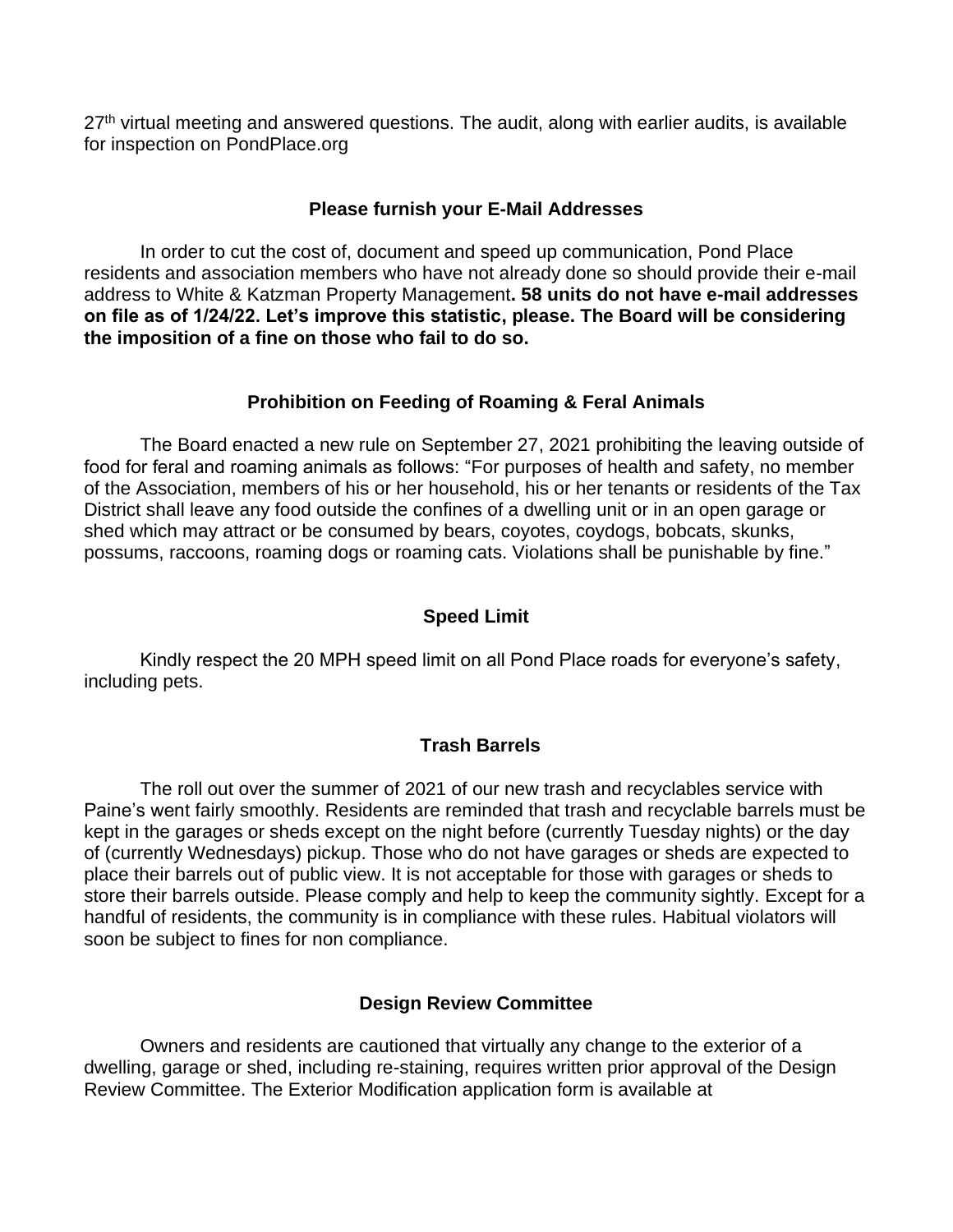[www.pondplace.org](http://www.pondplace.org/) .Those who have applications pending are advised that the committee has been reviewing and voting on applications electronically to expedite processing. Association members are urged to read the Pond Place Building Guide carefully to assure that they have submitted all necessary information and documentation required. It has been my experience many do not do so which will cause delays in approval. Insurance documentation is only needed if the Committee so requires after their review of the application. Color approvals now require submission of swatches. Most modifications of the exterior of your dwelling, garage or shed require prior approval of the Design Review Committee. You act at your peril if you execute an exterior modification without prior approval. Applications and correspondence can be sent to the Design Review Committee by e-mail to: pondplacedrc@gmail.com

#### **Revisions to the Pond Place Building Guide**

The members of the Design Review Committee have been charged by the Boards with reviewing and updating the Pond Place Building Guide. I know many owners and residents have views and suggestions on new materials, fixtures, additions, etc. The committee will welcome your suggestions for changes and improvements in writing to their e-mail address: [pondplacedrc@gmail.com](mailto:pondplacedrc@gmail.com) . It is hoped that the new proposed guide will be ready for public comment in May 2022.

#### **Compliance to Building Guide Color Requirements**

Owners/Residents are reminded that a unanimous Board of Governors (with one abstention) reaffirmed at its May 2021 meeting the historic total ban of the color white for any purpose within Pond Place. Homeowners who have white trim, garage doors, lighting fixtures, piping, roof stacks, sliders, screen or storm doors should take steps to bring them into compliance unless they have in their possession a signed approved exterior modification application granting approval for white. Light shades of blues, grays and browns are permitted on a case by case basis upon submission of color swatches. The committee has the discretion to reject combinations of otherwise permitted colors for aesthetic reasons. (During the last several years enforcement has been lax and there is are several known instances where management erroneously granted permission.)

## **Inspection Process**

Members should know that routine inspections for compliance with structure and exclusive use area maintenance standards for calendar year 2021 are now concluded. Every effort was made to treat all members both similarly and fairly and to assure that no properties were uninspected. Anyone who has been instructed to make repairs has been given a reasonable period of time to address them. Members who need more time than they were given, can either e-mail or write to the Board c/o White & Katzman Property Management: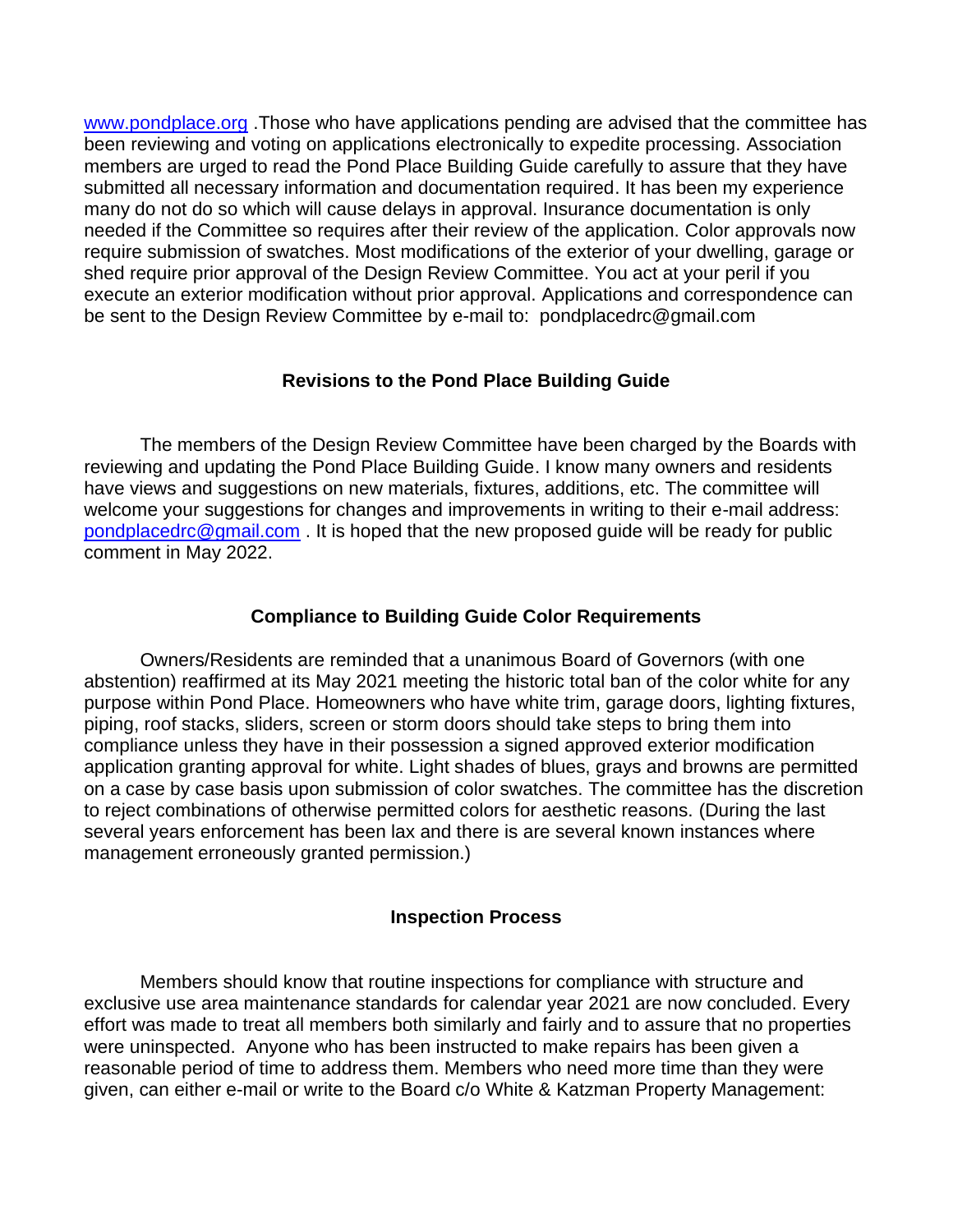Attn: Michael Montgomery or e-mail: [Mikem@wkmanage.com](mailto:Mikem@wkmanage.com) Please explain the reasons for your request for additional time. If you feel your property was wrongly cited, please contact me or request a review by the Board, also through Michael Montgomery at White & Katzman.

## **Management Contact Information**:

# **POND PLACE PROPERTY MANAGER**

Mr. Michael Montgomery Managing Agent

P: 860.291.8777 x107 E: [Mikem@wkmanage.com](mailto:Mikem@wkmanage.com)

## **POND PLACE ADMINISTRATIVE TEAM**

Ms. Lauren Pizzoferrato Assistant Property Manager P: 860.291.8777 x122 E: [Laurenp@wkmanage.com](mailto:Laurenp@wkmanage.com)

#### **POND PLACE ACCOUNTING TEAM**

Ms. Cheyna Fortson Accounts Receivable P: 860.291.8777 x112 E: [cheyna@wkmanage.com](mailto:cheyna@wkmanage.com)

## **Urgent - Position Open**

The Board is looking for someone with appropriate skills to serve as the notetaker and composer of the minutes of board meetings. That individual would attend the virtual meetings of the boards and then transcribe the minutes. Examples of the minutes can be found on our website. The expectation is that the transcription would be done within 10 days of the date of the meeting in the form of a Microsoft Word editable (.docx) document. Corrections, additions and deletions at the request of the board would have to be made subsequently. Meetings usually last less than 2 hours. **The position pays \$150.00/meeting.** Preference will be given to residents of Pond Place. Those interested should contact me at 860-678-0889 or by e-mail at: [pondplacepresident@gmail.com](mailto:pondplacepresident@gmail.com)

## **Volunteers Needed**

The Board encourages members of the community to assist in certain aspects of selfmanagement of the community. The Board especially needs members of the community who have skills or experience in IT, web design, investment advice, finance, minute/note taking to volunteer. Persons with skills or experience in carpentry, architecture, formal landscape